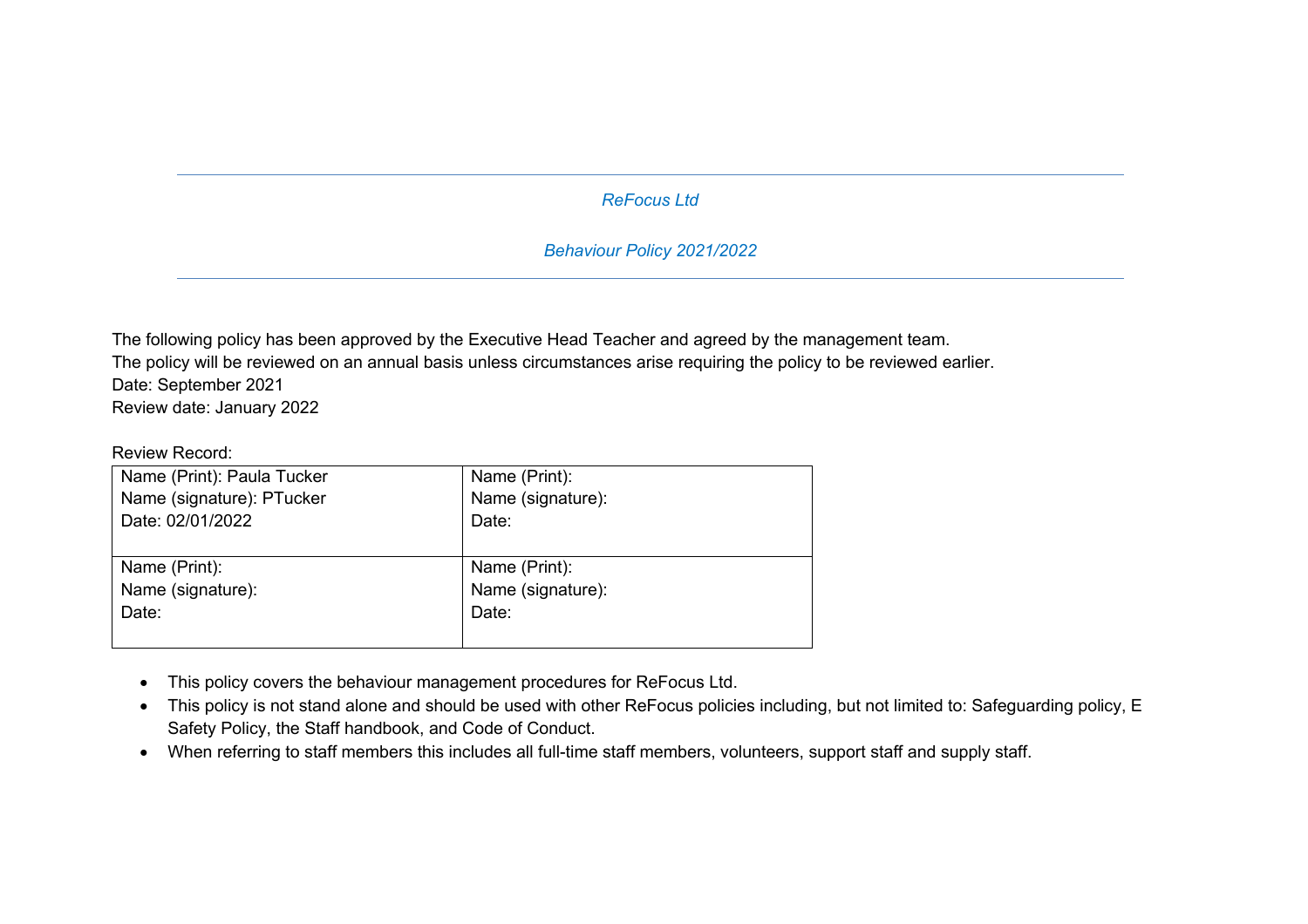#### **Monitoring and review**

#### **Introduction**

All members of the ReFocus community (students, staff, parents / carers, governors) should be encouraged to make positive choices that benefit themselves and the wider ReFocus community. At ReFocus we believe that considering and understanding the consequences of our choices is key to improving our ability to make them. Self-control is preferable to imposed control and we wish to support our students to grow in maturity and for them to demonstrate self-awareness, self-direction,and self-control. Our Behaviour Policy is based on principles that are set out in the ReFocus Behavioural Principles, that begin with the firm belief that students are responsible and intelligent individuals who are capable of self-direction and self-control given the right environment.

To enable effective learning and teaching to take place, students are expected to adhere to the highest standards of behaviour in all aspects of ReFocus life. It will be our policy that unacceptable behaviour will always be confronted and that everyone at Refocus will feel empowered to challenge those who choose to behave in an anti-social manner or one that has or is likely to have an adverse impact on anyone's learning or well-being. We expect all members of ReFocus to behave courteously and respectfully towards one another in person, on paper, and when communicating electronically. We expect all students and staff to care actively for other members of the ReFocus community and to contribute to their wellbeing and success.

# **Legal Framework**

This policy has been written considering the DfE guidance *Behaviour and Disciplinein Schools* (January 2016) and in accordance with Section 89 of the Education and Inspection Act 2006.

This policy has been written with reference to the following guidance and documents:

- ReFocus Exclusion Policy and procedures
- ReFocus Safequarding Policy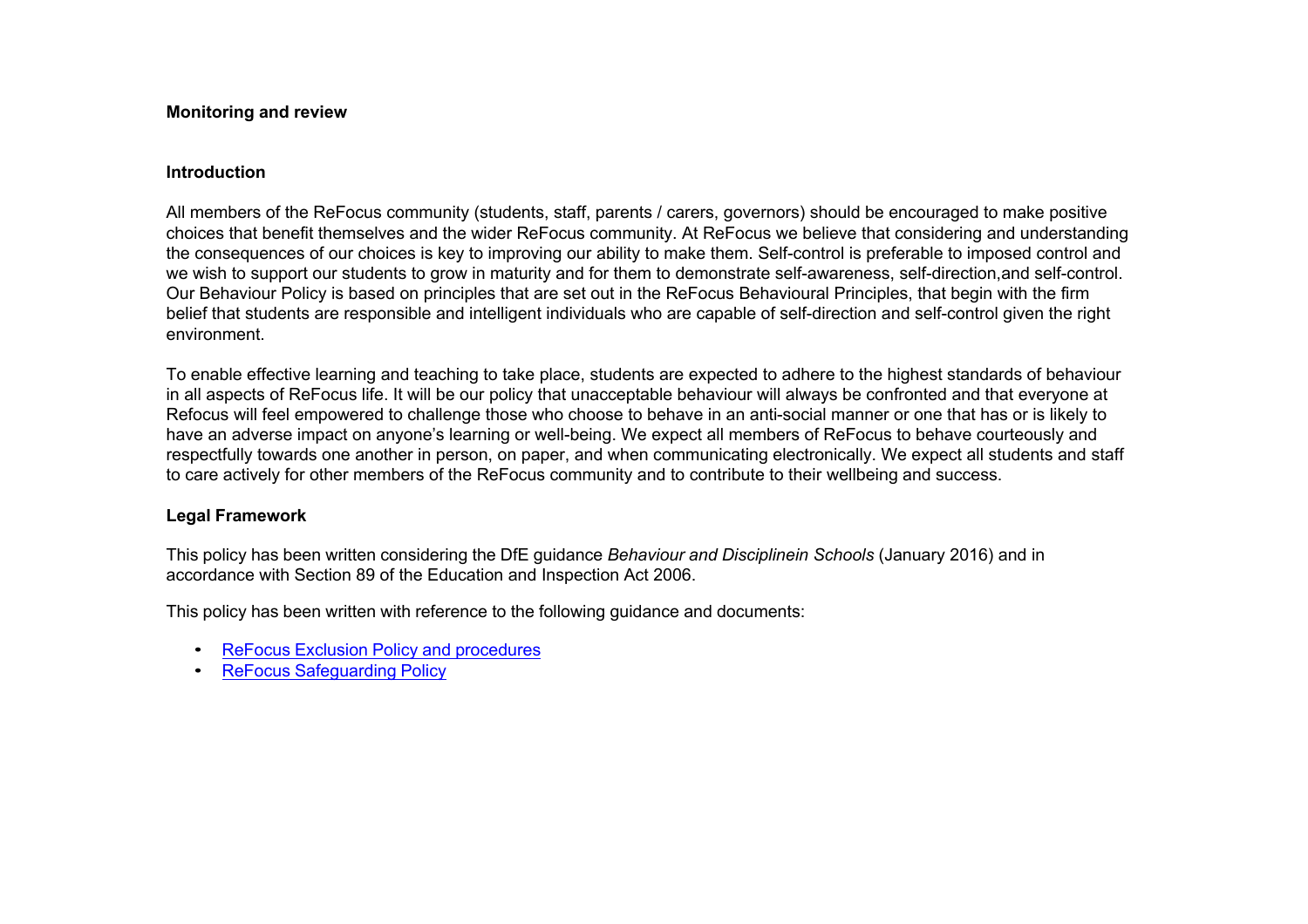- ReFocus Home School agreement
- ReFocus Substance Abuse policy
- ReFocus Anti-Bullying policy
- ReFocus Equality Statement and Objectives
- ReFocus Learning Teaching and Assessment policy
- ReFocus Attendance and Punctuality policy
- ReFocus ICT Acceptable Use & E-Safety (Student) policy
- 'The School Discipline (Pupil Exclusions and Reviews) (England) Regulations 2012
- Statutory guidance 'Exclusion from maintained schools, Academies and pupilreferral units in England' (DfE, 2012, updated 2021).

ReFocus recognises the strong relationship between effective learning and teaching, attendance and positive behaviour, and all members of ReFocus are expected to meet our requirements for each.

# **Aims of the policy**

The policy seeks to help ReFocus remain a disciplined and supportive community in which all members, irrespective of ethnic or religious background, appearance, sexuality, or ability, can learn and feel safe and encouraged. The Behaviour Policy also acknowledges ReFocus legal duties under the Equality Act 2010.

The objectives of this policy are:

- to ensure that all members of the ReFocus community students, staff, parents /carers, and Governors understand their role in contributing to the creation of asafe, stimulating, encouraging, and rewarding atmosphere;
- to make clear the standards of behaviour and commitment that ReFocus expectsfrom students;
- to set out how ReFocus will acknowledge, praise and reward students when they reach these standards;
- to give a clear, easily understood framework in which students who fail to meet these standards will be told that this is the case, be given clear guidelines and expectations for improvement and issued with a proportionate consequence asappropriate.
- to promote and develop responsibility, self-esteem, and self-discipline in students and to enable positive relationships, based on mutual respect, support and safety amongst students.
- to help develop proactive young citizens who give a positive impression of ReFocus to the wider community and who have an understanding and respect for the rules needed to live in a vibrant, tolerant, and well-ordered society.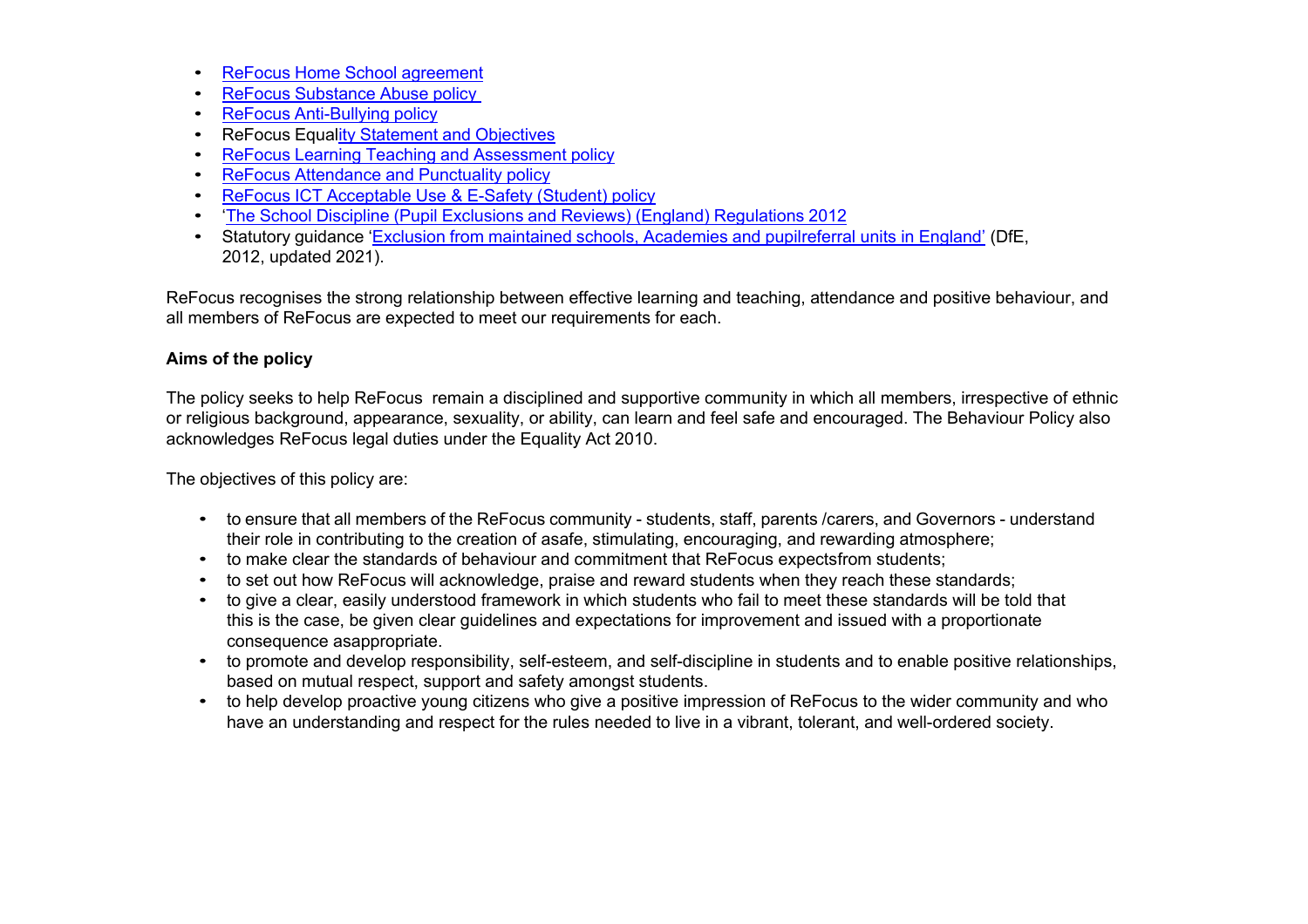## **Scope of the policy**

Students' behaviour should aim to reflect favourably on themselves and ReFocus. Any act by a student within or outside of school which threatens, or could potentially threaten, the physical and/or mental wellbeing of any member of the ReFocus community (including inappropriate or malicious use of digital technologies), or which is damaging or potentially damaging to the good reputation of the school, may require a response from ReFocus.

#### **Responsibilities for the promotion and the reward of good behaviour**

**Students are expected to** support and uphold the Home-Refocus agreement, the agreed Code of Conduct, and this Behaviour Policy.

**Parents / carers are expected to** support and uphold the Home-ReFocus agreement, the agreed Code of Conduct, and this Behaviour Policy, by reinforcing ReFocus' expectations.

**Staff are expected to** abide by the terms and conditions set out in their letters of appointment and their contracts, supporting, and upholding the Home-ReFocus agreement, the agreed Code of Conduct, and this Behaviour Policy. Staff should always exemplify the core values, making use of the classroom management checklist (see Appendix).

The promotion and reward of good behaviour together with the leadership and management of the system of rewards and consequences is the responsibility of the Headteacher – Paula Tucker and the Deputy Headteacher – Hayley Perry.

#### **Rewards and Incentives**

At ReFocus, positive behaviour is reinforced and encouraged by a formal reward structure outlined below. Students are motivated by praise, reward and celebration of improvement and achievement.

Student investment in and involvement with activities and opportunities available at ReFocus will be encouraged and supported where possible too.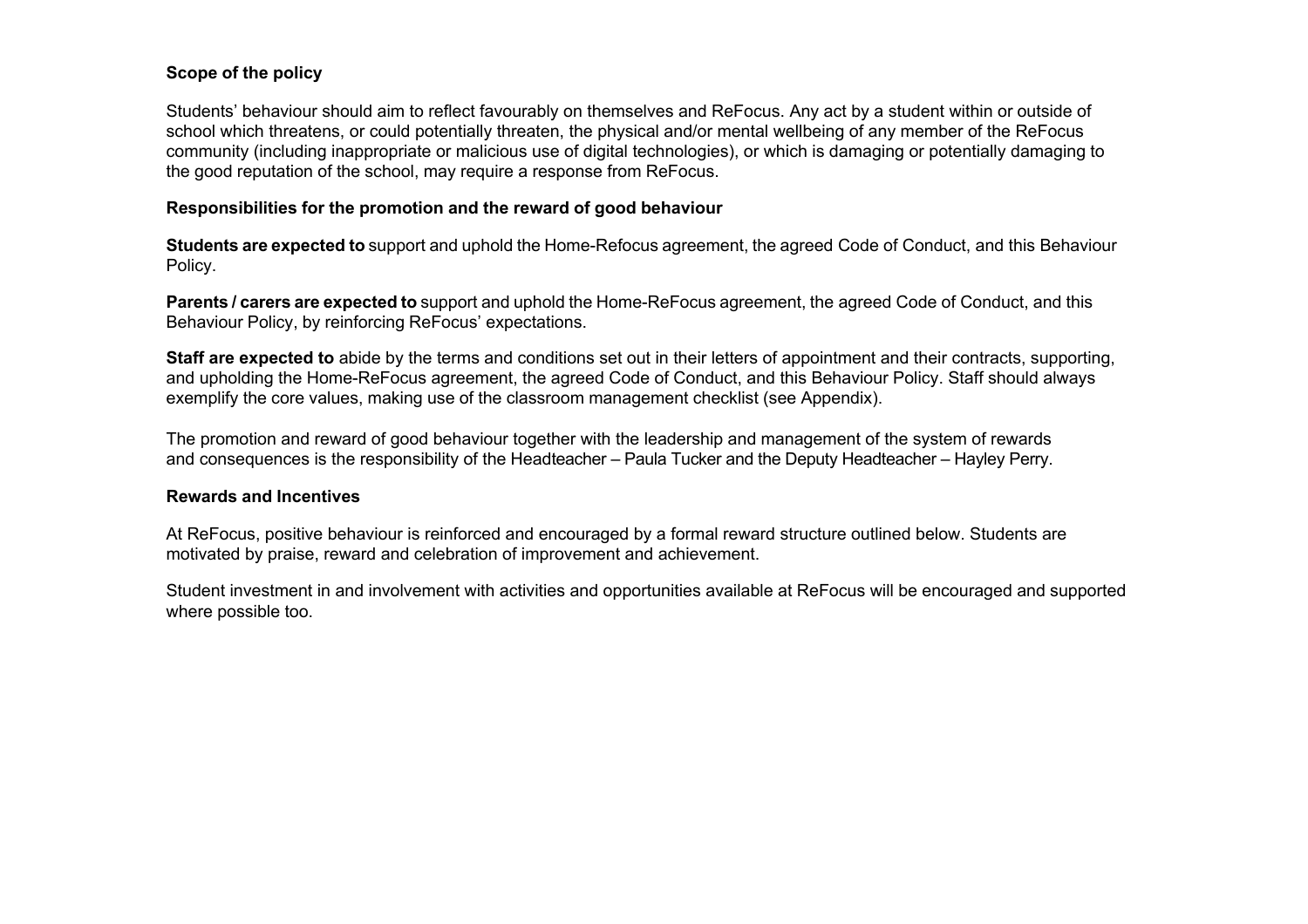# **Rewards**

| <b>Daily</b>  | Individual credit<br>Points (=1 credit)             | These will be given for particularly good work, effort, maintaining a high standard of work, or for making aminor contribution to the school<br>community.                                                   |
|---------------|-----------------------------------------------------|--------------------------------------------------------------------------------------------------------------------------------------------------------------------------------------------------------------|
| <b>Weekly</b> | Subject and Values<br>Award $(= 3 \text{ credits})$ | This award is made by teachers each week and is given to a student who has made a useful or particularly insightful contribution in class or<br>has shown a clear demonstration of one of the school values. |
|               | Attendance<br>$(= 5 \text{ credits})$               | Since poor attendance is a prime factor with the students that attend ReFocus. 1 credit point will be issued each day for attendance.                                                                        |
|               | Portfolio<br>$(= 10 \text{ credits})$               | Each student that completes a unit of work and their portfolio has been completed and signed off will receive a positive phone call and a raffle<br>ticket                                                   |

| <b>Termly</b><br>Attendance Award<br>$(= 5 \text{ credits})$ |                                            | Each term, students with 100% attendance receive recognition and are rewarded with a certificate                                                                                                                                                    |
|--------------------------------------------------------------|--------------------------------------------|-----------------------------------------------------------------------------------------------------------------------------------------------------------------------------------------------------------------------------------------------------|
| <b>Punctuality Award</b><br>$(=5 \text{ credits})$           |                                            | Each term, students with outstanding punctuality receive<br>recognition and are rewarded with a certificate                                                                                                                                         |
|                                                              | Commendations<br>$(=10 \text{ credits})$   | These are awarded for outstanding work in any area, for contributions to the school community or for significant or sustained effort.<br>Commendations will be promoted in our newsletter and students given a certificate.                         |
|                                                              | <b>Rulers of Credit</b><br>(=Prize)        | Each term, the students with the most credit will be announced as a 'Ruler of Credit' and win a prize.                                                                                                                                              |
|                                                              | Kingdom of Credit<br>$( =$ Prize $)$       | All credit earned by a student will be added to the total score for their key worker and a prize awarded to the 'Kingdom of Credit', the key worker<br>who has earned the most credit.                                                              |
|                                                              | Portfolio Expert<br>$(=25 \text{ credit})$ | Each student who completes a subject and their portfolio has been signed off will receive a positive phone call home and credit points                                                                                                              |
|                                                              | Achievement award                          | This is an award for attainment. The winners must have demonstrated excellent subject knowledge through outstanding levels of attainment<br>throughout the year and in their end of year results.                                                   |
| <b>Annually</b>                                              | Knowledge award                            | This is an award for learning. The winners must have consistently demonstrated their enthusiasm for learning through their participation in<br>lessons, their commitment outside of lessons, and the progress they have demonstrated over the year. |
|                                                              | Behaviour award                            | This is an award for behaviour. The winners must have demonstrated consistently good behaviour throughout the year with minor incidents.                                                                                                            |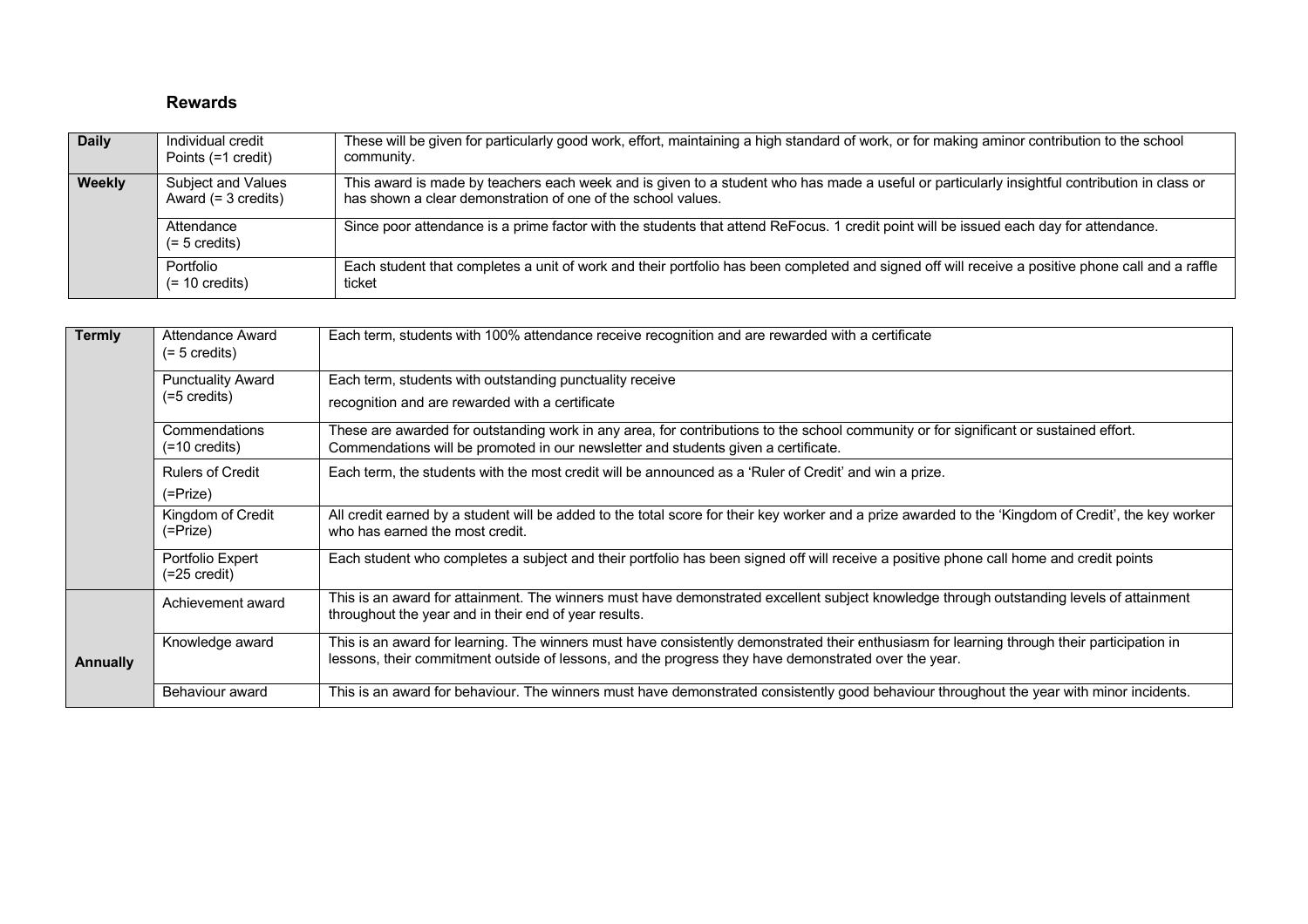#### **Key worker System**

ReFocus operates a key worker system consisting of four key worker groups comprising of a mixture of Year 10 and Year 11 students. Key workers compete for the title of 'Kingdom of Credit' each term which is awarded to the key worker with the greatest number of credit points.

The key workers are named after the key figures in and around the local community of Wellingborough: The groups are: **Coles** (Paula), **Neal** (Liam), **Middleton** (Hayley) & **Yorke** (Katie).

Richard **Coles** is the Reverend of Finedon, a member of Wellingborough homes that provide social and affordable housing in the area and Chancellor of Northampton University; Thom **Yorke** is the lead singer of the band Radiohead and went to school and started his band in Wellingborough; Dan **Middleton** is one of the most viewed YouTubers in the world who comes from Wellingborough and; Phil **Neal** who played for Wellingborough Town and has played over 400 games for Liverpool.

Over the year, key worker events and competitions will take place. Key workers are encouraged to organise weekly competitive events via the daily debrief. This will be taken in turn and the Key worker will come up with the challenge.

### **Consequences**

ReFocus prefers to encourage success and well-being through rewards and privileges. However, any student choosing not to meet ReFocus' expectations of Conduct, Behaviour, or Attendance and Punctuality will be choosing a corresponding consequence. There will be a graduating scale of consequences applied with the professional judgment of staff and in line with these guidelines.

Confronting all incidents and acting consistently when applying consequences ensures the deterrent effect of our Behaviour Policy. We recognise that it is not the person but the action which has led to the consequence. It is not possible to link a specific consequence to a particular offence in all cases. The specific circumstances of each offence must be considered when deciding upon consequences.

Parents / carers may be informed by letter, email, or telephone of their child's behaviour. In any serious or persistent cases of misbehaviour students may be sent home and parents / carers invited into school to discuss the situation. Parents / carers play a vital role in endorsing the Behaviour Policy and ReFocus' pledge to keep parents / carers informed should their child be giving cause for concern.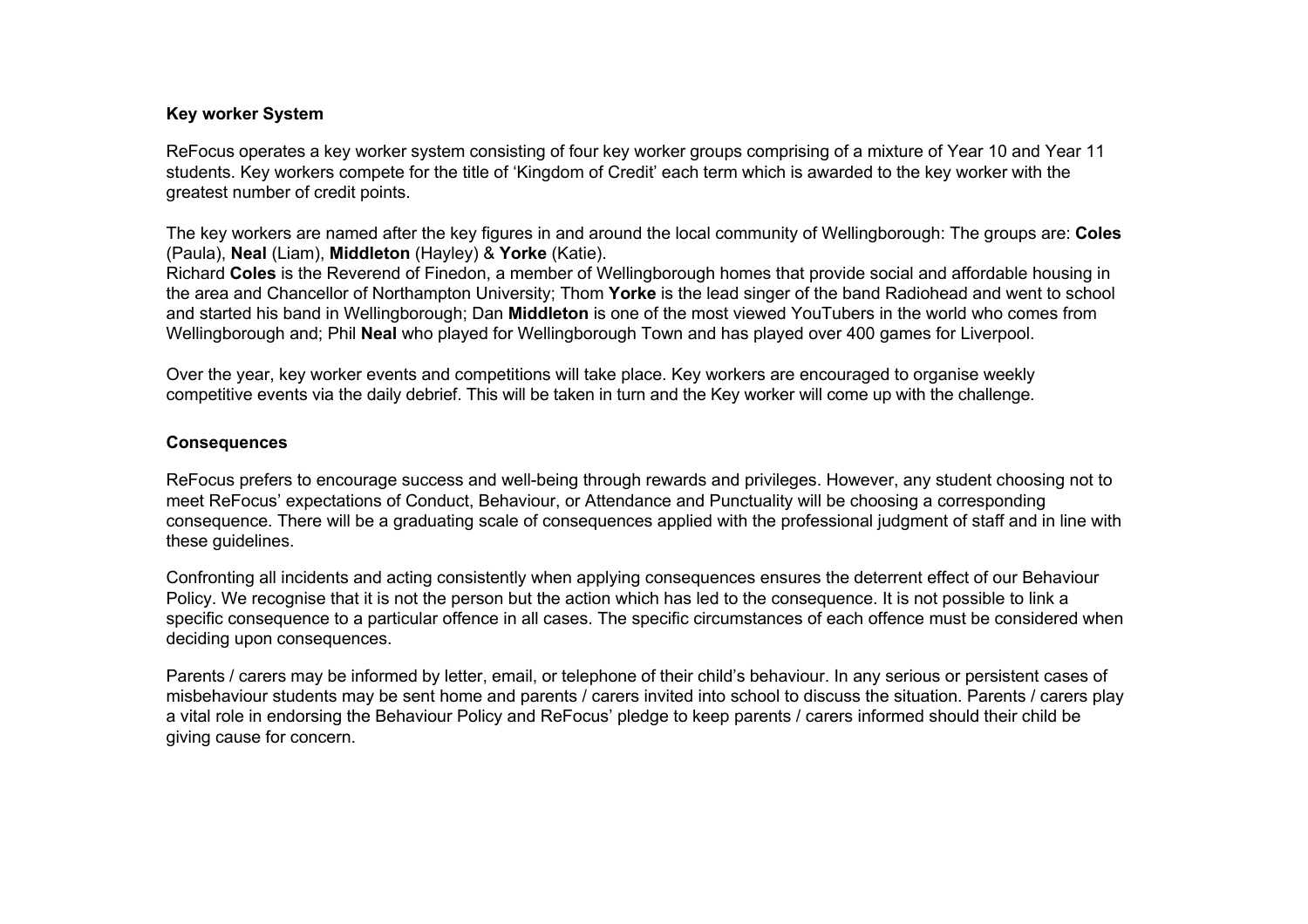### **Parent/Carer involvement**

Parents/carers will be informed of all Level 2 Consequences. Depending on the seriousness of the concern, and in situations where there are repeated concerns, parents/carers will be asked to come in to school for a meeting with the student and key worker to discuss those concerns at a Progress Meeting.

## **Referral system**

In the first instance, behaviour is to be addressed by the class teacher or the member of staff encountering it, and the staff concerned have a responsibility to do this. Poor behaviour should always be challenged. Some student behaviour will also be addressed by the key workers and/or the Senior Leadership Team as a means of supporting the teacher initially involved and ensuring that all staff are fully aware of student behaviour.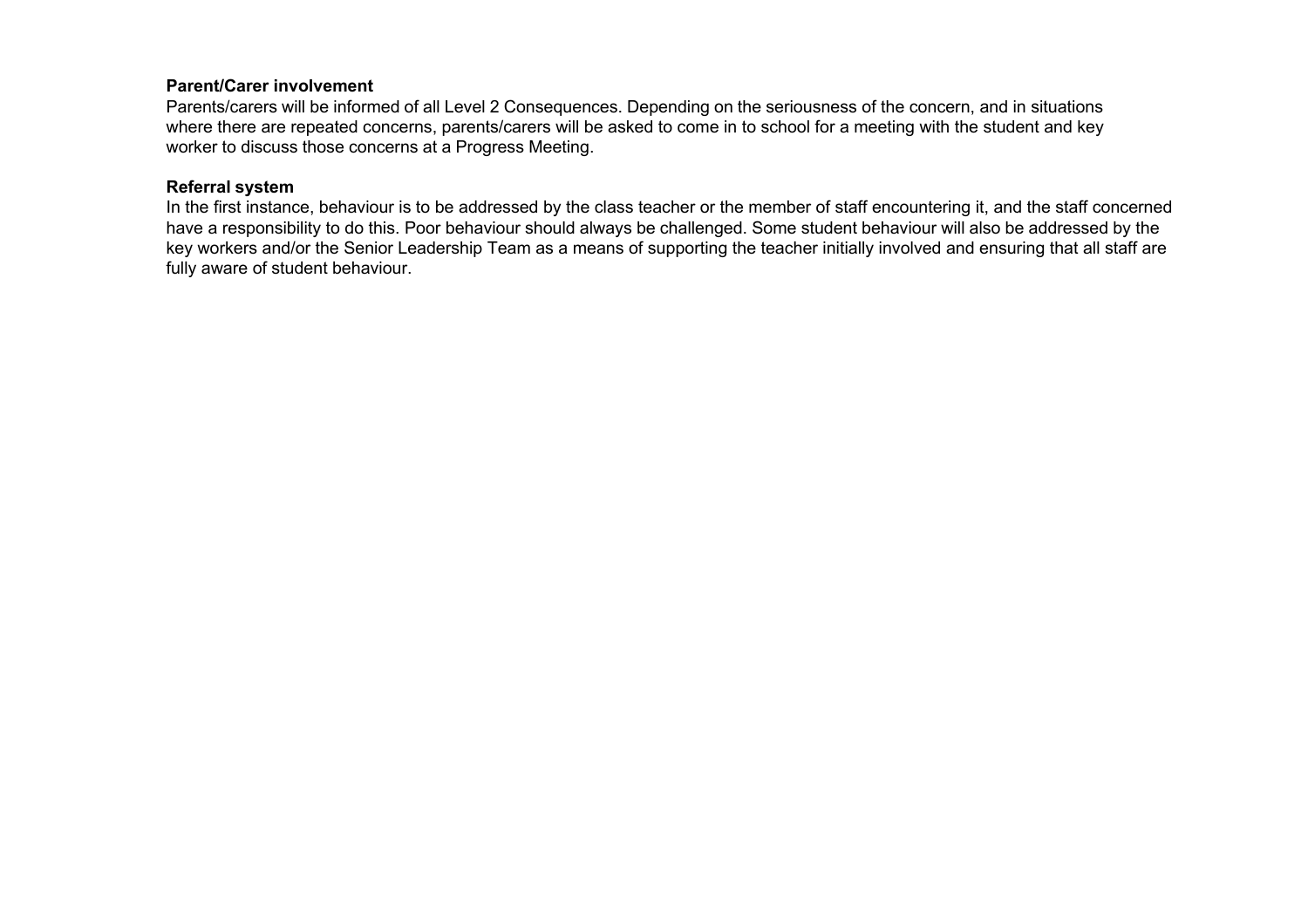| <b>Level 1 Academic Concerns</b><br>include:                        | Level 1 Behavioural Concerns include:                                                                                                                                             | <b>Level 1 Punctuality Concerns</b><br>include:                                                              |
|---------------------------------------------------------------------|-----------------------------------------------------------------------------------------------------------------------------------------------------------------------------------|--------------------------------------------------------------------------------------------------------------|
| 1. Non-completion of work.<br>(not making the required<br>progress) | use of mobile without permission/refusal to hand in phone<br>2. repeated chatting in class/distracting others<br>littering/ not cleaning own mess up<br>3.<br>4. minor disruption | Arriving to school late, but before<br>10am (the first late in any week is<br>not recorded as a concern) Key |
| 2. Refusal to take part in<br>lesson                                | 5. mildly answering back to staff<br>6. overly boisterous behaviour<br>leaving lesson without permission                                                                          | worker reminder.<br>2. Inexcusably arriving late to a                                                        |
| 3. Noncompliance in the<br>workshop                                 | minor infringement of the ICT Acceptable Use policy.<br>8.<br>9. Refusing to remove hood or hat                                                                                   | lesson.                                                                                                      |

|    | <b>Level 1 Academic</b><br><b>Consequences</b>                                                   | <b>Level 1 Behavioural Consequences</b><br>(applied according to concern)                                                                                                                                                                                            | <b>Level 1 Punctuality</b><br><b>Consequences</b>                  |
|----|--------------------------------------------------------------------------------------------------|----------------------------------------------------------------------------------------------------------------------------------------------------------------------------------------------------------------------------------------------------------------------|--------------------------------------------------------------------|
|    | Work with the class teacher to<br>complete work at break or<br>lunch time.                       | 1. Do not get phone back at lunch time<br>2. Work with TA independently to avoid distractions<br>3. Clean social area at end of the day<br>4. Social time away from others                                                                                           | Lateness to school: Early<br>Morning Check-in by text              |
| 2. | Stay behind after school to<br>complete work. (taxis and<br>parents will be notified)            | 5. Meeting with key worker to adjust behaviour. Apology<br>expected.<br>6. Social time away from others<br>7. TA linked to student until trust rebuilt<br>8. Reread policy. Accompanied on ICT for rest of lesson<br>9. Meeting with key worker to adjust behaviour. | 2. Lateness to lesson: make up<br>lost time during break or lunch. |
|    | 3. Complete portfolio work and<br>complete session after school.<br>(taxis and parents notified) |                                                                                                                                                                                                                                                                      |                                                                    |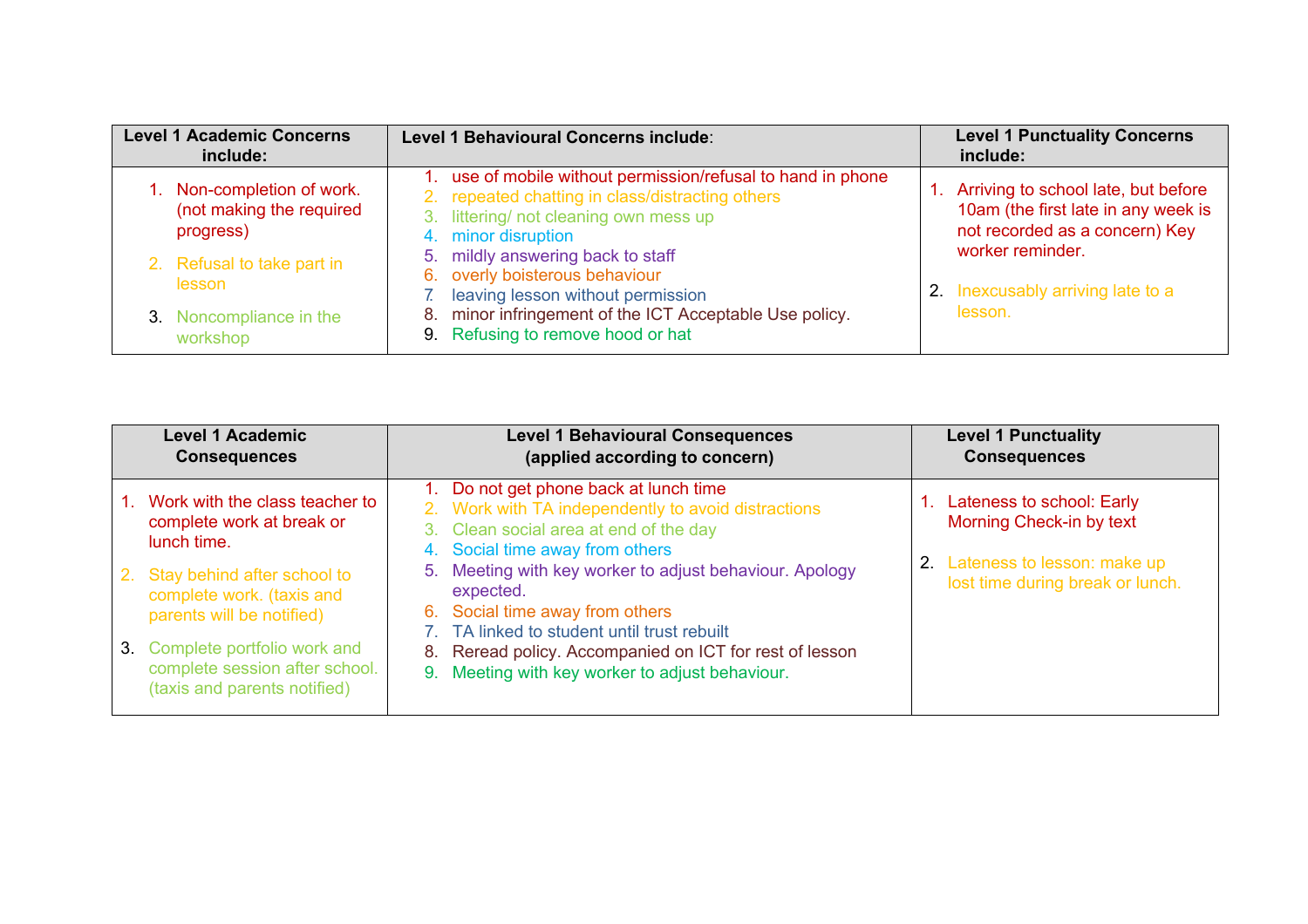| <b>Level 2 Academic Concerns</b><br>include:       | Level 2 Behavioural Concerns include:                                                                                                     | <b>Level 2 Punctuality</b><br><b>Concerns include:</b>     |
|----------------------------------------------------|-------------------------------------------------------------------------------------------------------------------------------------------|------------------------------------------------------------|
| Failure to complete<br>portfolio work on time      | Use of offensive language (excessive)<br>2. Constantly distracting others<br>3. throwing food                                             | Arriving to school late more than<br>three times in a week |
| 2. Continued refusal to<br>complete work in lesson | disruption to lessons<br>5. challenging authority or rude to staff<br>constantly ignoring staff/ not following requests after<br>6.       | 2. Non attendance for more than 1<br>day in a week         |
| 3. Lack of progress in the<br>workshop             | second request<br>leaving school site without permission<br>breech of the ICT Acceptable Use policy.<br>8.<br>9. Physical/ verbal assault |                                                            |

|    | <b>Level 2 Academic</b><br><b>Consequences</b>                                                   | <b>Level 2 BehaviouralConsequences</b><br>(applied according to concern)                                                                                                                                                                                                                                                                                                       | <b>Level 2 Punctuality</b><br><b>Consequences</b>                                            |
|----|--------------------------------------------------------------------------------------------------|--------------------------------------------------------------------------------------------------------------------------------------------------------------------------------------------------------------------------------------------------------------------------------------------------------------------------------------------------------------------------------|----------------------------------------------------------------------------------------------|
|    | 1. Work with the class teacher<br>to complete work at break or<br>lunch time.                    | 1. Swear box (1 credit point each time)<br>2. TA assigned to student during that lesson. Sit away<br>from others. In or out of classroom dependent on<br>situation                                                                                                                                                                                                             | 1. Lateness to school: Early<br>Morning Check-in by text, phone<br>call to parents regarding |
| 2. | Stay behind after school to<br>complete work. (taxis and<br>parents will be notified)            | 3. Clean social area at end of the day.<br>Lesson taught away from other students<br>4.<br>5. Complete lesson about mutual respect with key<br>worker after school. (taxis and parents will be notified)                                                                                                                                                                       | punctuality. After School session<br>to catch up on missed work.<br>2. Wednesday & Friday    |
| 3. | Complete portfolio work and<br>complete session after<br>school. (taxis and parents<br>notified) | 6. Complete lesson about mutual respect with key<br>worker after school. (taxis and parents will be notified<br>7. Loss of social time. Lesson on personal safety with<br>key worker<br>8. Reread policy. Student will be accompanied when<br>using ICT until trust rebuilt<br>9. Meeting with key worker to adjust behaviour.<br>Behaviour contract. Session on mutual trust. | afternoon catch up sessions.:<br>contact parents/ attendance<br>contract                     |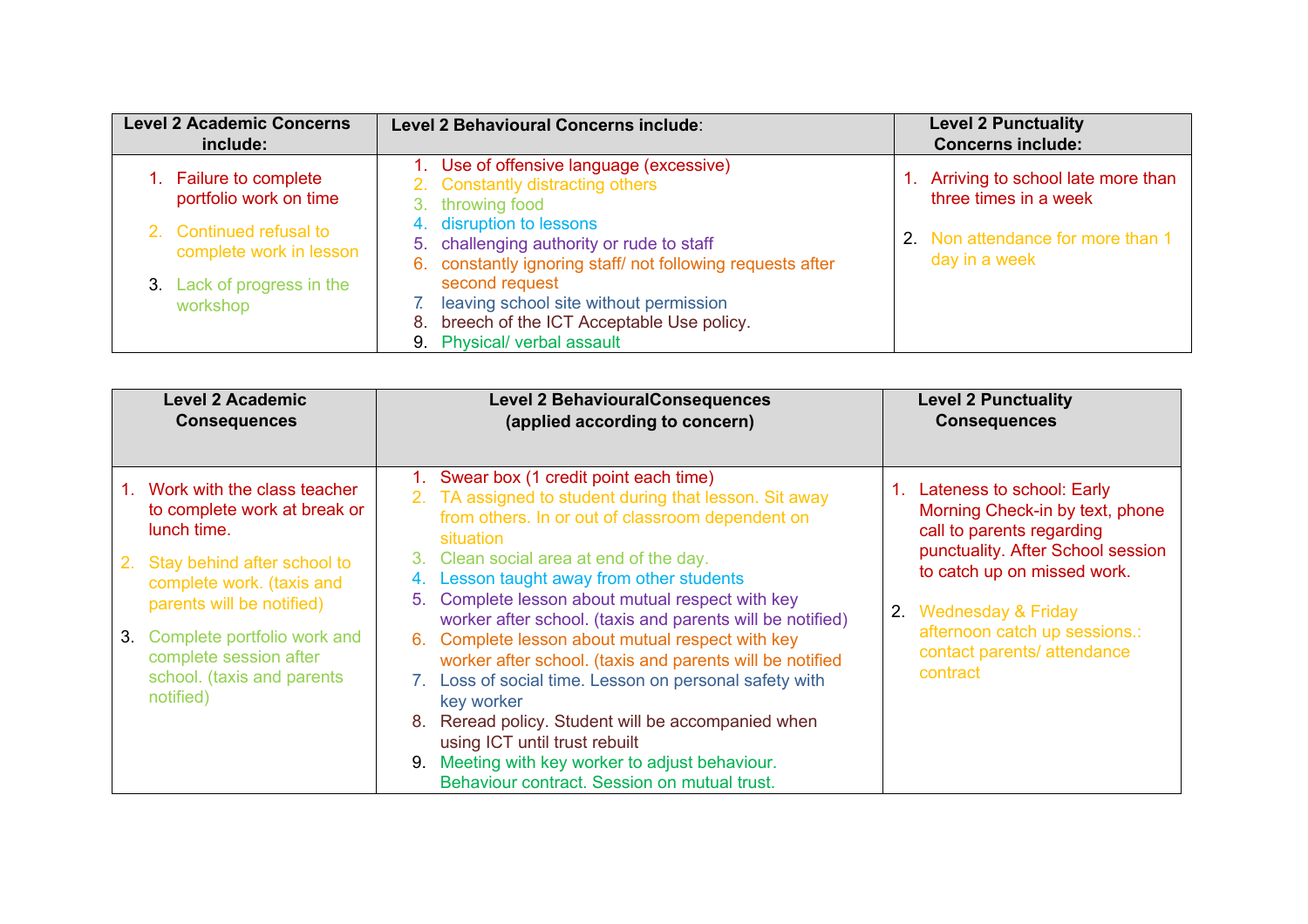| Level 3<br><b>Academic</b><br><b>Concerns</b><br>include:                                             | <b>Level 3 Behavioural Concerns</b><br>include:                                                                                                                                                                                                                                                                                                                                                                                                                                                                                                                                                                                                                             | <b>Level 3 Punctuality</b><br><b>Concerns include:</b>                                                                                                                     |
|-------------------------------------------------------------------------------------------------------|-----------------------------------------------------------------------------------------------------------------------------------------------------------------------------------------------------------------------------------------------------------------------------------------------------------------------------------------------------------------------------------------------------------------------------------------------------------------------------------------------------------------------------------------------------------------------------------------------------------------------------------------------------------------------------|----------------------------------------------------------------------------------------------------------------------------------------------------------------------------|
| 1. Lack of progress in any<br>given lesson with a risk of non-<br>completion                          | 1. Repeated Level 2 concerns across a week<br>2. Use of obscene/offensive language towards a member of<br>staff<br>3. Assault or threatened assault on a member of staff<br>4. Assault or threatened assault on another student<br>5. Fights between students<br>6. Persistent bullying, sexual, racial, or other harassment<br>7. Theft of personal or school property<br>8. Vandalism<br>9. Possession of a weapon or otherwise threatening the<br>safety of others<br>10. Drinking alcohol; any well-founded suspicion of illegal drug<br>consumption, possession, supply, or abuse<br>11. cyber-bullying or any malicious or inappropriate use of<br>digital technology | Consistently late each day with no<br>improvement.<br>Attendance is below 90%                                                                                              |
| Level 3<br><b>Academic</b><br><b>Consequences</b>                                                     | <b>Level 3 Behavioural Consequences</b><br>(applied according to concern)                                                                                                                                                                                                                                                                                                                                                                                                                                                                                                                                                                                                   | <b>Level 3 Punctuality</b><br><b>Consequences</b>                                                                                                                          |
| one to one<br>$1_{\cdot}$<br>support to<br>ensure<br>completion<br>Wednesday &<br>Friday<br>afternoon | All Behaviour concerns at level 3 will result in a<br>behaviour contract put in place alongside link<br>school and parents. The consequence will be<br>discussed by senior leaders and may result in an<br>external exclusion for remainder of the day.<br>Exclusions are a last resort. Risk assessment<br>review, loss of privileges and off-site activities.                                                                                                                                                                                                                                                                                                             | Work with key worker<br>on the importance of<br>punctuality.<br>Parents<br>invited to meeting to<br>discuss.<br>Letter sent,<br>attendance contract<br>EIPT team involved. |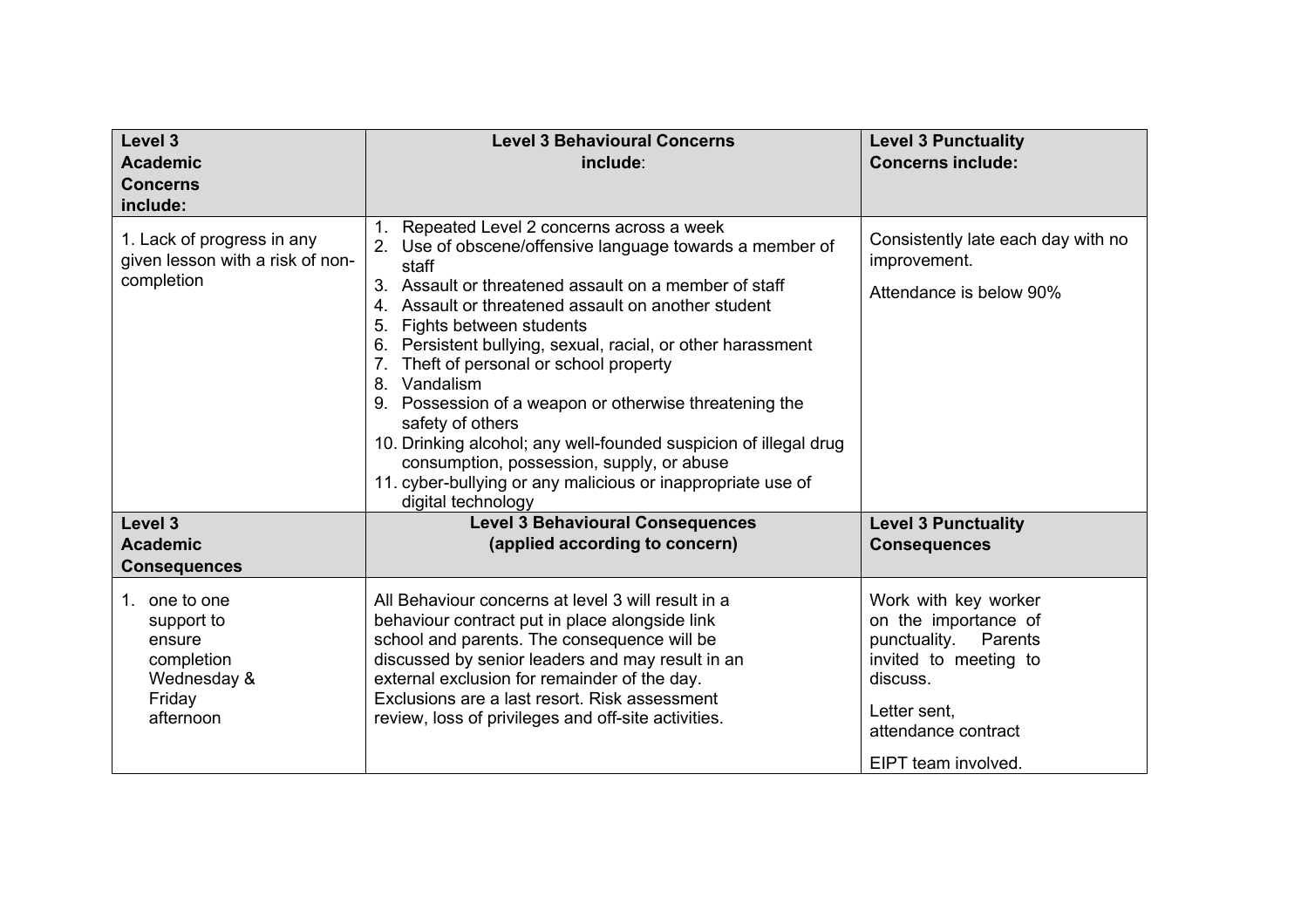Explanation of behaviour points.

It is expected that students achieve 100 credits to enable them to go on the incentive trip.

How achievable is this?

Each day students can achieve 1 credit per lesson. 6 in any day. 28 in any week. 140 in a term.

They can also achieve 5 credits per week for attending school. 30 credits in a term. A further 5 credits can be achieved for being on time to school each week. 30 credits in a term.

This gives each student the opportunity to achieve 200 credits each term before additional awards.

Additional credits can be achieved for completion of units, completion of portfolio, subject awards, and commendations. This could be between 25 and 50 credits each week, with the potential of 300 credits available each term.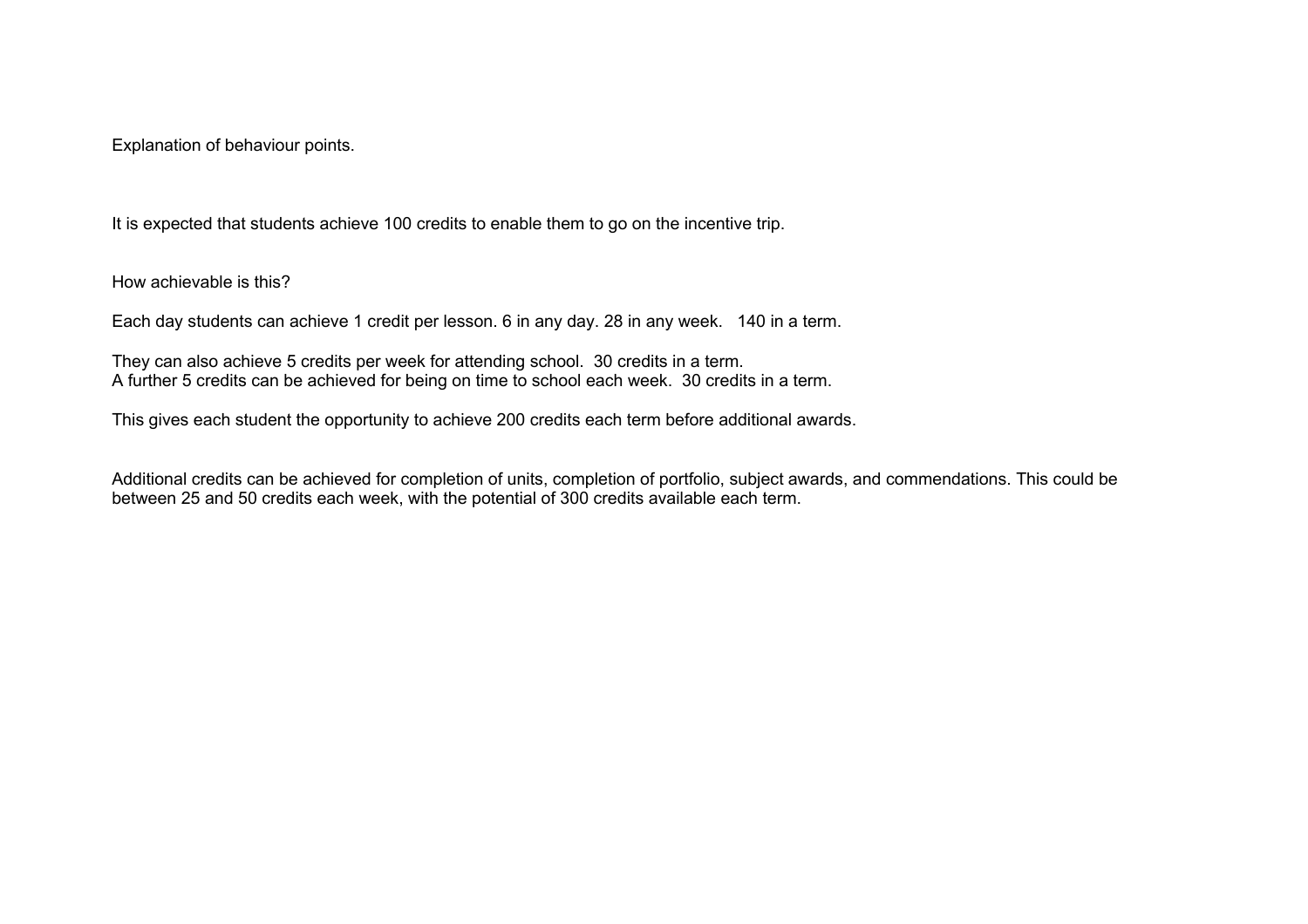#### **Levels of Consequence**

Regarding consequences, the following escalating approach should be taken by staff. All Consequences will be recorded on the school BromCom system and are reviewed daily by the key worker and shared with the team during daily debrief.

#### **Level 1 Consequences**

All level 1 consequences will be recorded on BromCom for level 1 academic, behaviour and punctuality concerns. In those cases that the consequence includes a meeting with a member of staff, the student will be expected to attend during break or lunch on the same day as the misdemeanor. This meeting should be recorded on BromCom.

Three Level 1 Consequences in any category issued in a single day will result in escalation to a Level 2 Consequence issued by the key worker.

### **Level 2 Consequences**

All level 2 consequences will be recorded on BromCom for level 2 academic, behaviour and punctuality concerns. In those cases where a student is expected to stay behind to complete missed work the parents will be informed and this will be set by the key worker who will contact taxi firms if they need to be rearranged for a later collection time. This does not need to be on the same day. Any meetings with students should be recorded on BromCom.

#### **Level 3 Consequences**

Exclusions are seen as a last resort. If an exclusion of a student is deemed appropriate, the parents/carers of the excluded student can expect the following:

- Communication providing details of the breach of ReFocus' expectations of conduct and behaviour, or the incident, and the basis for the decision to exclude.
- A formal letter to confirm the exclusion following the above communication, clearly stating: the reasons for the exclusion, the length of the exclusion and any further actions that are to be taken following the exclusion.

If a student accrues three after school sessions in any given term or six within a school year, a progress meeting will be organised at ReFocus, to be attended by the student, their parents/carers, the link school, and the key worker. At this meeting an agreement will be reached over how to ensure all parties can support the student in meeting ReFocus' expectations as set out in ReFocus policy documentsand as agreed to by the student and their parents/carers when they signed the ReFocus Home-School Agreement. Typically, a progress meeting will result in agreed action points and a defined date of review.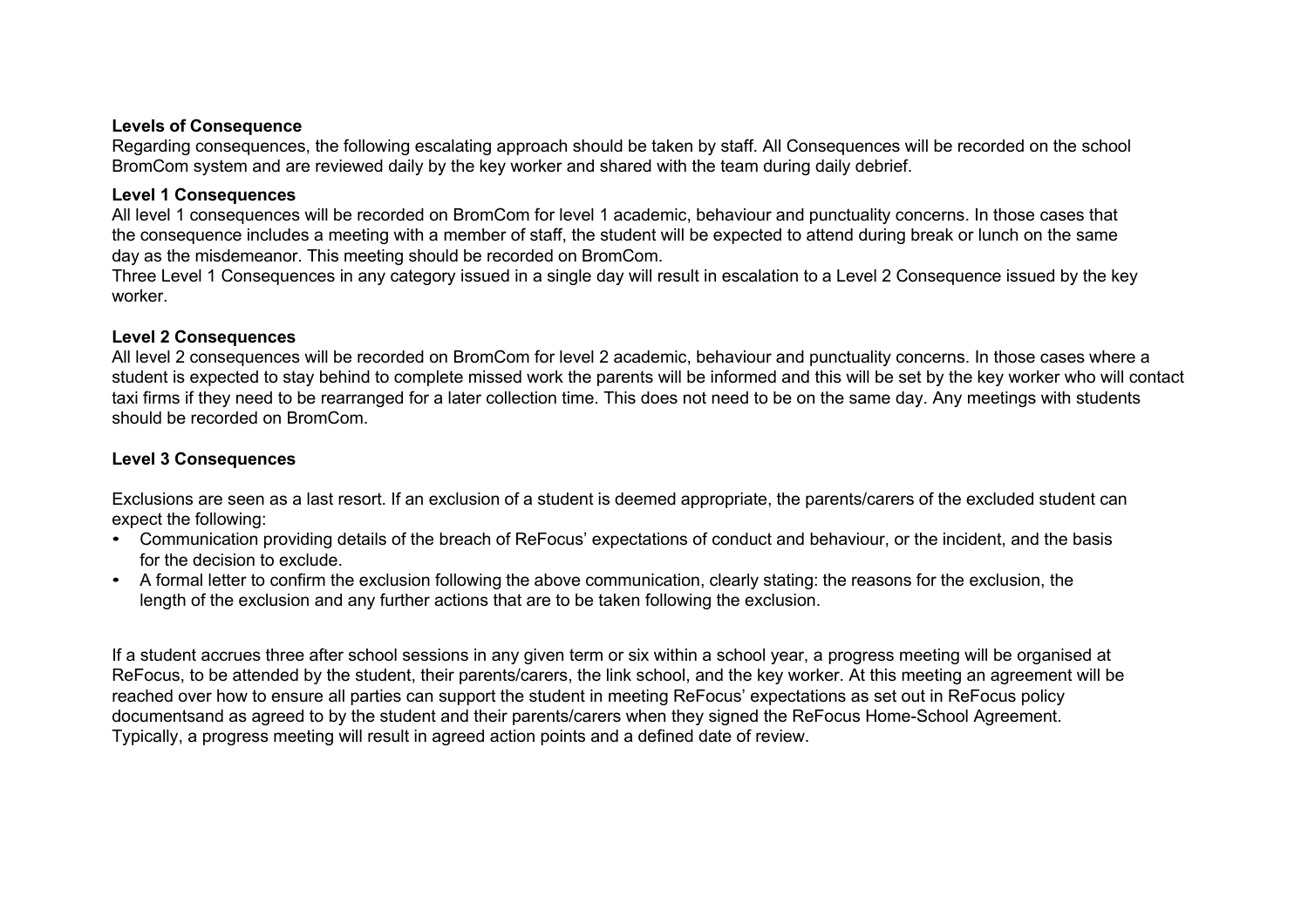## **Consequences related to specific areas of expectation at ReFocus**

## **Bullying & Cyber-Bullying**

Bullying is unacceptable and will not be tolerated at ReFocus. Any member of the community, student, staff, or volunteer has the right to work and learn without the fear of being bullied. Bullying is behaviour by an individual or group, repeated over time, that intentionally hurts another individual or group either physically or emotionally and either directly or through cyber technology (see the ReFocus ICT Acceptable Use Policy for further information).

Common features of bullying can include:

- Name calling
- Mocking
- Cyber bullying including but not restricted to inappropriate text messaging, emailing and use of social media (e.g., Facebook, Snapchat, Twitter, and Instagram)
- sexual harassment, online sexual abuse and sexual violence between children and learners. Online abuse can include sending abusive, harassing, and misogynistic messages; sharing nude and semi-nude images and videos; and coercing others to make and share sexual imagery
- Spreading rumours or hurtful untruths
- Making offensive or humiliating comments
- Physical threats or deliberate invasion of personal space

Those who engage in bullying, including cyber bullying, and fail to show through their actions that they have learnt bullying is unacceptable risk forfeiting their right to be at ReFocus and can face permanent exclusion. Where a criminal offence may have taken place,especially in reference to cyberbullying or sexual harassment, a referral to the police may also be made.

For further information on ReFocus' response to bullying of any kind, please see the ReFocus Anti-Bullying Policy.

### **Attendance and Punctuality**

Students are expected to register with their key worker between 9:15am and 9:30am. All students are also expected to arrive to school, lessons and other ReFocus commitments on time.

Attendance and punctuality across the school will be monitored regularly by Deputy Head Katie Close who may issue further consequences and support mechanisms. Further information is containedwith the ReFocus Attendance and Punctuality Policy.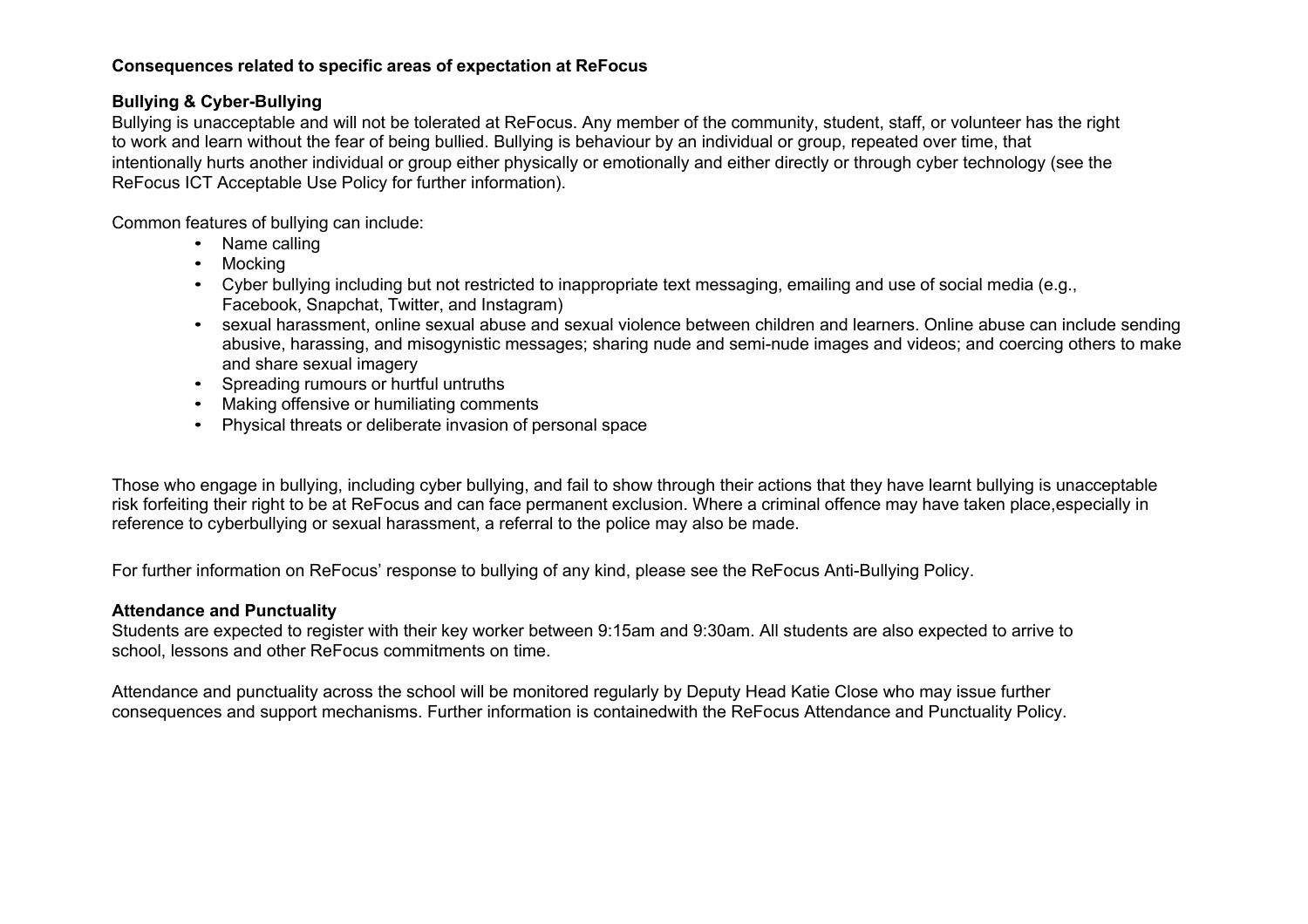The different categories for support for students with attendance concerns are listed below:

| <b>Attendance</b> | <b>GAR</b>                         | <b>Equates to</b>                                                           | <b>Consequence</b>                                                                                                                                                                                                                                                                                                            |
|-------------------|------------------------------------|-----------------------------------------------------------------------------|-------------------------------------------------------------------------------------------------------------------------------------------------------------------------------------------------------------------------------------------------------------------------------------------------------------------------------|
| to sessions       |                                    |                                                                             |                                                                                                                                                                                                                                                                                                                               |
| $90 - 100\%$      | Green                              | A good level of<br>attendance                                               | Rewarded termly 5 positive credits each week. 100% half-termly/termly award.                                                                                                                                                                                                                                                  |
| $85 - 94\%$       | Amber                              | $90\%$ = nearly 4<br>weeks of school                                        | Fortnightly monitoring and discussion with Deputy Head<br>At 93% letter triggered to parent and carer, alerting them to attendance and punctuality<br>concerns. Letter 1 issued                                                                                                                                               |
| $85 - 90\%$       | Red                                | $85\%$ = nearly 6<br>weeks of school                                        | Deputy Head and key worker to put in placeattendance support plan and reviewprogress<br>against plan on a weekly basis.<br>Deputy Head and key worker to meet with parentand carer to review progress against<br>system at least twice in a half term. Letter 2 issued.                                                       |
| Below 83%         | Serious<br>cause<br>for<br>concern | More than likely<br>have missed<br>one half term or<br>more of<br>learning. | Serious cause for concern meeting held with Deputy Head, Key Worker, and link school.<br>Deputy Head to put in place attendance support plan and review progress against plan<br>on a weekly basis. Key worker to meet student on a weekly basis to review progress<br>against targets. Letter 3 issued. EIPT team contacted. |

# **Dress and Appearance**

There is no uniform at ReFocus and students may dress casually but are expected to dress suitably for a learning environment. Students should be dressed to study and to work comfortably and should ensure they are sufficiently covered for a learning environment. Hats, hoods, and headphones should be removed before entering lessons and assembly times. Coats should be taken off in lessons, though teachers may grant exceptions in cold weather, particularly if relating to public health ventilation precautions.

After a warning, a student who continues not to meet these guidelines will meet with their key worker to discuss.

# **Intervention**

# **(including searching, confiscating and physical intervention)**

As a response to a breach of behaviour policy or at a time when the health and safety of members of the Refocus community is reasonably felt to be under threat, it may be necessary for a member of staff to intervene in a situation in one of the following ways – searching a student, confiscating an item or items from a student, or exercising restraint or reasonable force with a student. It is important to establish clearly how and when this may happen.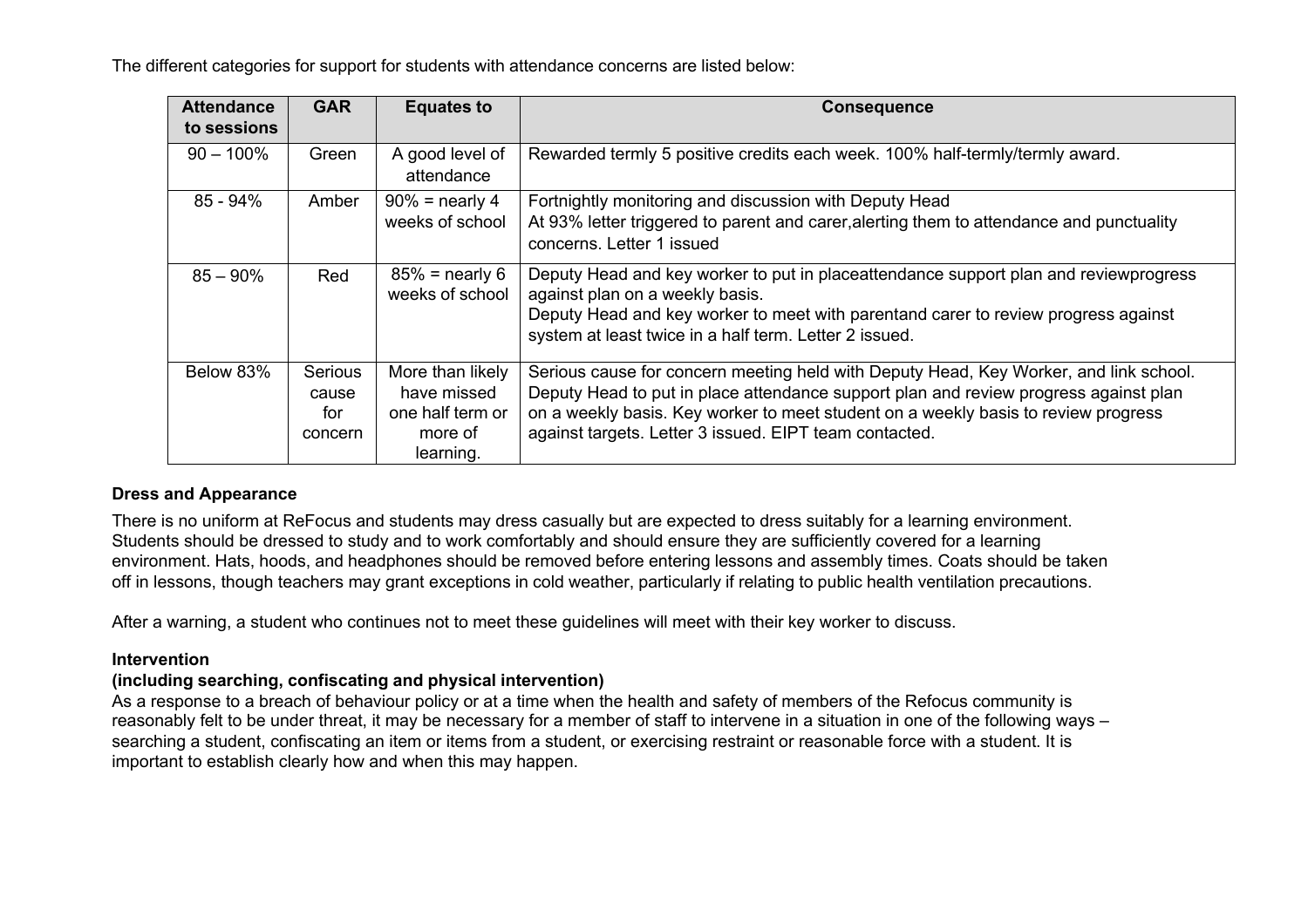## **Searching students**

Legal provision in the Violent Crime Reduction Act 2006, inserted in the Education Act 1996, and guidance issued by the Department for Education (August 2011) makes it lawful for the Head (or staff designated by the Head) to search students for any item with their consent. There is also a statutory power to search students or their possessions without consent where there are reasonable grounds to believe that the student has certain prohibited items for anything which is harmful or is listed as a banned item in the Code of Conduct. Reasonable grounds may include overhearing students talking about an item or a student behaving in an unusual or suspicious manner. Prohibited items include knives, weapons, alcohol, drugs, and stolen items. ReFocus staff can confiscate any banned or prohibited item found because of a search which they consider to be harmful or detrimental to school discipline. The law also allows ReFocus to use a search wand if there is a suspicion of a student carrying prohibited materials.

The following procedures regarding searching of a student should be applied:

- The power to search students without consent, with the authorisation of the Head, should be carried out by a staff member who is the same gender as the child.
- There must always be a witness (also a member of staff) to the search and, if possible, they should also be of the same gender as the student.
- The power to search without consent extends to a personal search involving the removal of outer garments and searching of pockets, bags, and lockers.
- If a student refuses to co-operate then, under the terms of the Behaviour Policy they will be treated in the same fashion as a student who refuses to comply with instructions from staff and they will be temporarily excluded from lessons until an appropriate investigation can take place.

If it is felt necessary for a student to be subject to an intimate search for example illegal drugs or stolen property, or if staff feel that they will encounter any resistance from the student, then ReFocus will ensure such searches are carried out according to protocols agreed by the police.

The following actions should be completed when items are found because of a search:

- alcohol may be retained and disposed of appropriately;
- controlled substances (or suspected controlled substances) will be delivered to the police;
- ReFocus will judge if stolen items also need to be reported to the police;
- when appropriate, stolen goods will be returned to their rightful owner.

ReFocus is not required by law to inform parents / carers before a search takes place or to seek their consent to search their child.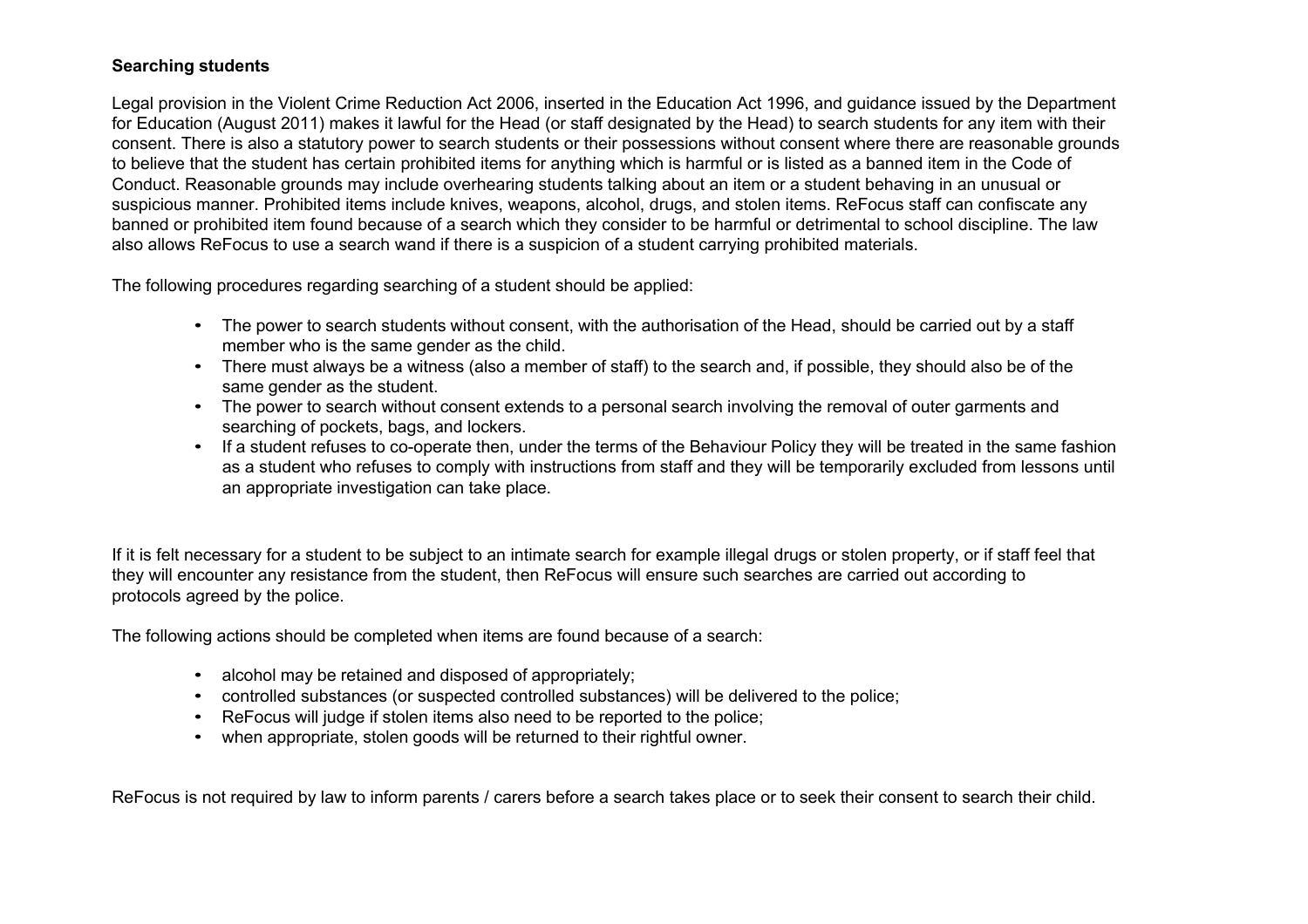However, ReFocus will seek to inform parents / carers of any serious disciplinary incident that may involve a search of their child as soon as is practicable.

If a student has an identified flag for prohibited items, for example, weapons on their entry risk assessment then they be subject to a 'wand' prior to entering site. Risk assessments are reviewed at least every 3 months so this may change in line with Risk reviews. **Confiscation**

The Education and Inspections Act 2006 and Guidance for Schools on *Screening, Searchingand Confiscation* (DfE, Aug 2011) make it clear that confiscation is an appropriate disciplinary measure when applied in a reasonable and proportionate way. Any member of ReFocus staff may confiscate, retain, or dispose of a student's property to enforce ReFocus' Code of Conduct and to maintain an environment conducive to learning, where the rights of all students to be educated in a safe and orderly environment are safeguarded. Such circumstances may include:

- an item that poses a threat to others: for example, a laser pen being used to distract and possibly harm other students or staff;
- an item that poses a threat to good order for learning: for example, a student using a personal music-player or mobile phone in class;
- an item that is against school uniform rules: for example, if a student refuses to take off an unauthorised item of clothing (such as a baseball cap) on entering a classroom;
- an item that poses a health or safety threat: for example, any item which may be used as a weapon;
- an item which is counter to the ethos of the school, for example material which might cause tension between one community and another or is illegal for a student to have (for example, racist or pornographic material, alcohol, illegal substances);

In general, items will be confiscated for the duration of a lesson and then passed to key workers to be returned to the students at the completion of the same school day or the soonest convenient point thereafter. The basis for confiscations of a longer duration should be in line with the ReFocus Behaviour Policy and discussed and approved by the Headteacher. Where any item is thought to be a weapon, a controlled substance or stolen goods, the police will be informed, and it may be passed to them. Students have a right to expect that confiscated items, especially those of monetary or emotional value, will be stored safely until they can be returned.

Particular care will be taken when deciding whether to confiscate items of clothing or jewellery, with appropriate regard to whether the item in question has religious significance to the student. When confiscating items, staff will avoid physical contact or interference with students' clothing of a kind that might give rise to abuse allegations. Confiscation of any item that would leave the student only partly dressed will be avoided.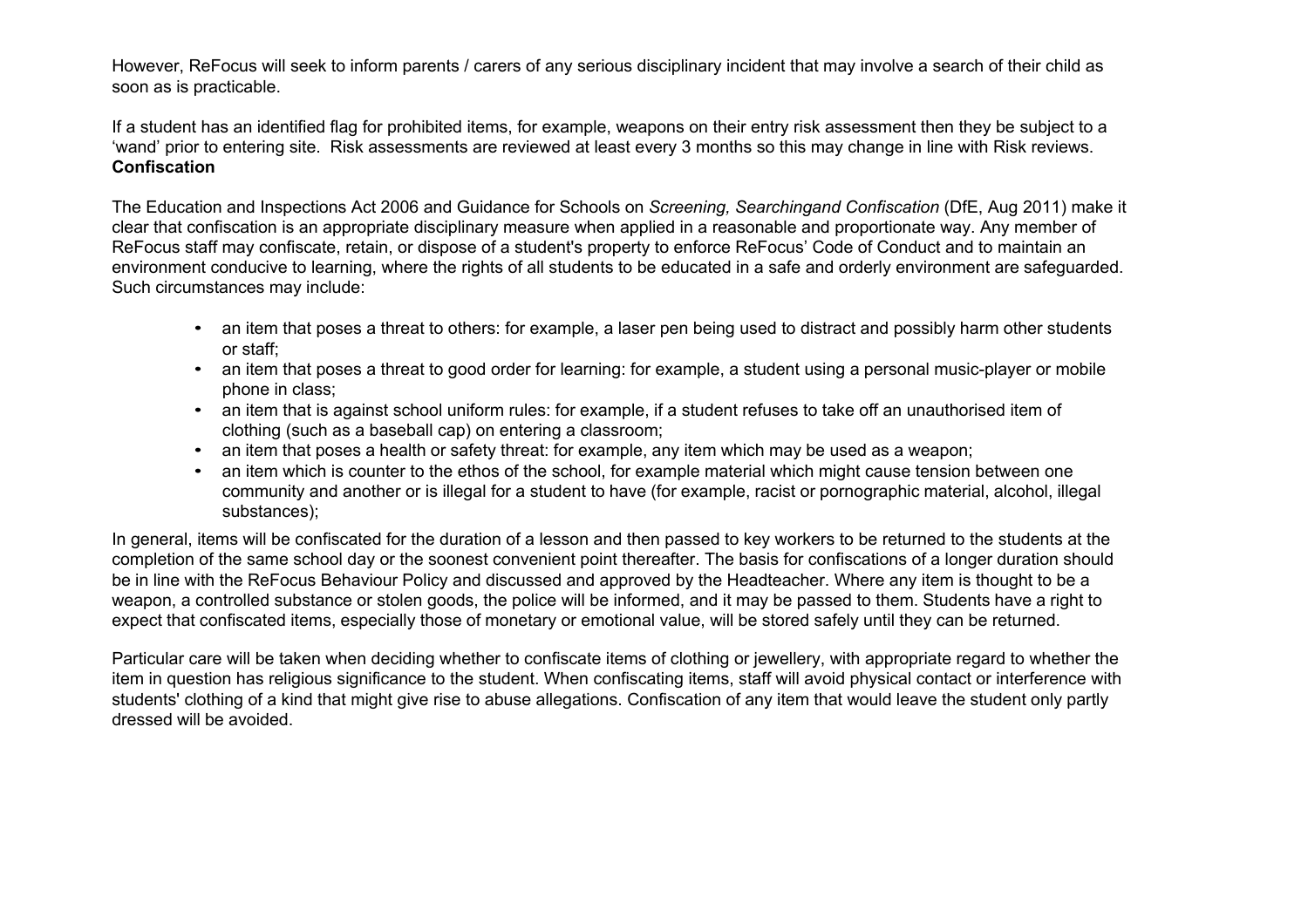## **Restraint and use of Reasonable Force**

The Education and Inspections Act 2006, section 93, and guidance from the Department ofEducation (August 2011) enables school staff to use such force as is reasonable in the circumstances to prevent a student from doing, or continuing to do, any of the following:

- committing any offence (or, for a student under the age of criminal responsibility,what would be an offence for an older student);
- causing personal injury to, or damage to the property of, any person (including the student themselves);
- prejudicing the maintenance of good order and discipline at ReFocus or among thestudents receiving education at Refocus, during lessons or at any other time during the school day.

All members of the teaching and support staff have a legal power to use reasonable force for the reasons outlined above and this power may temporarily extend to people authorised by the Head to take charge of students, such as unpaid volunteers or parents / carers accompanying students on ReFocus activities. Force will never be used as a punishment for a child – this is unlawful and unacceptable. ReFocus also acknowledges its duty to make reasonable adjustments in the potential use of reasonable force for disabled students.

Detailed written records of serious incidents, including those requiring physical intervention by staff, must be reported to Paula Tucker who will maintain a record. Parents / carers will also be informed as soon as possible. All injuries will be recorded according to ReFocus' Health and Safety policy.

We believe the projected risk of such situations occurring at ReFocus is low. The provision of specific training for staff in the use of force or restraint has been completed by 4 members of staff and 2 additional members of staff are booked on a course. ReFocus seeks to minimise the circumstances whereby such intervention would be necessary by:

- creating a positive, disciplined, and orderly atmosphere in ReFocus and providing students with a clear framework for good conduct;
- providing guidance and encouragement for students, in both lessons and other forums, to manage conflict and strong feelings in a way that does not escalate the situation.
- fostering positive working relationships between staff and students, creating an atmosphere of mutual respect and trust that is conducive to good order;
- ensuring students are aware they can approach their key worker or another member of staff in difficult circumstances and who can help resolve and de-fuse situations;
- planning carefully to avoid circumstances that could make a conflict situation more likely and advising staff of potential difficulties and strategies that could be employed to resolve them.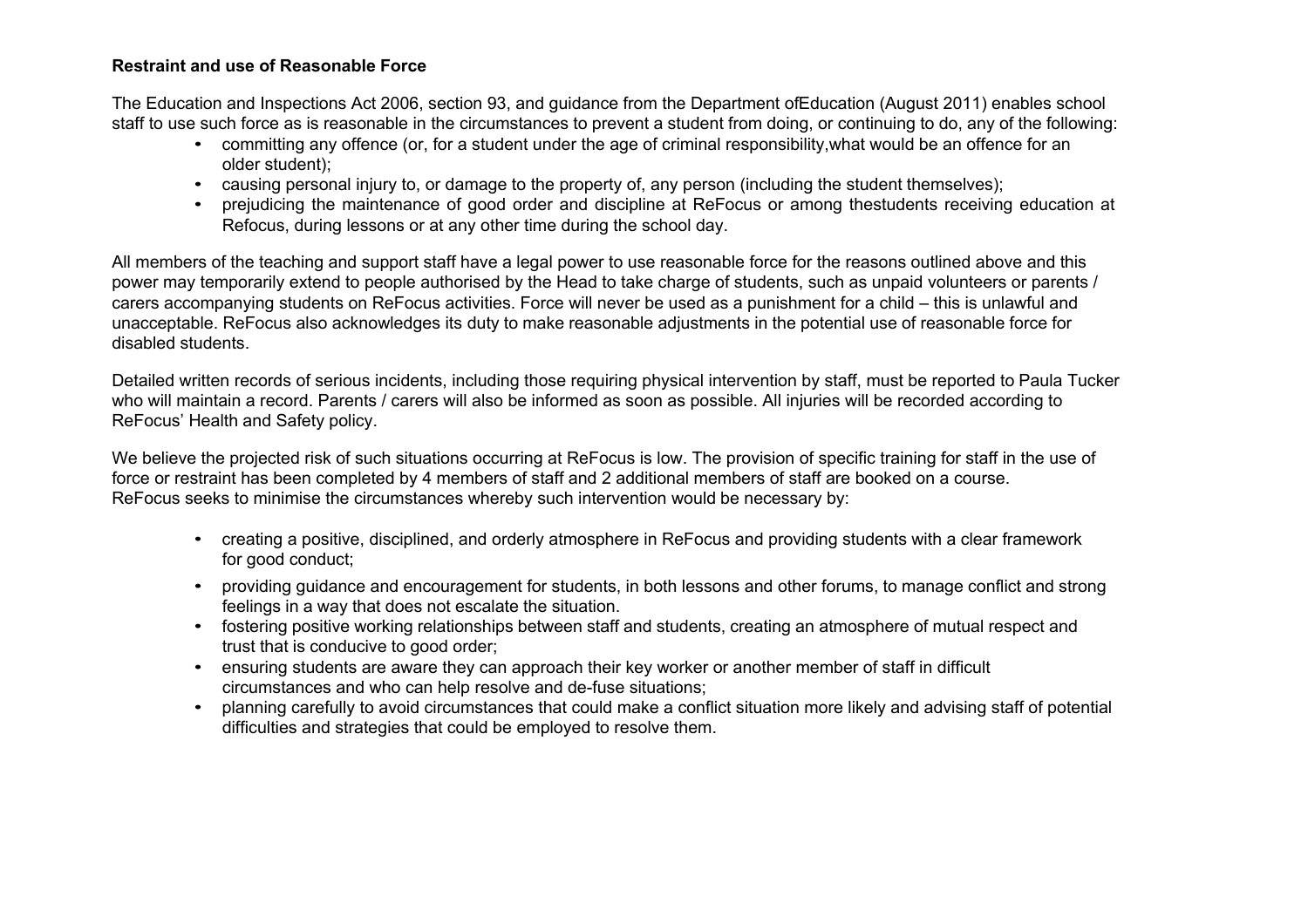All staff members are issued with a Critical Incident Protocol, with procedures to be followed in the event of an emergency and contact telephone numbers for the appropriate staff members who will be able to provide advice and support. In circumstances where the member of staff believes that he or she may be at the risk of injury, staff should not intervene without additional support or should immediately telephone the emergencyservices.

Staff should decide their actions based upon the potential for injury, damage or serious disorder should they decide not to intervene; the chances of achieving the desired resultsby other means; and the relative risks of physical intervention compared to other means.

Before using force, staff should (wherever practicable) tell the student(s) to stop misbehaving and communicate in a calm and measured manner that the use of force may be necessary. Staff should make it clear that their physical intervention will stop as soon as it ceases to be necessary. Staff should attempt to intervene in such a way that their actions cannot be interpreted as being motivated by anger, frustration, or as sexually inappropriate.

Circumstances that could justify intervention include:

- immediate risk of death or injury, such as a student running into a busy road or preventing a student threatening another with a dangerous object;
- a student attacks a member of staff, or another student:
- students are fighting, causing risk of injury to themselves and others;
- a student is committing, or is on the verge of committing, deliberate damage to property;
- a student is causing, or is at risk of causing, injury, or damage by accident, by roughplay, or by misuse of an object or materials;
- a student absconds from a lesson or school (this is not sufficient to justify the use of force) and their actions potentially threaten their own safety, that of other staff / students or the good order and discipline of other classes;

Types of physical intervention that a member of staff could consider:

- passive physical contact, e.g., standing between students and/or blocking astudent's path;
- active physical contact, e.g., leading a student by the arm, ushering a student away with a hand on their back or shoulder or, in extreme circumstances, using appropriate restrictive holds.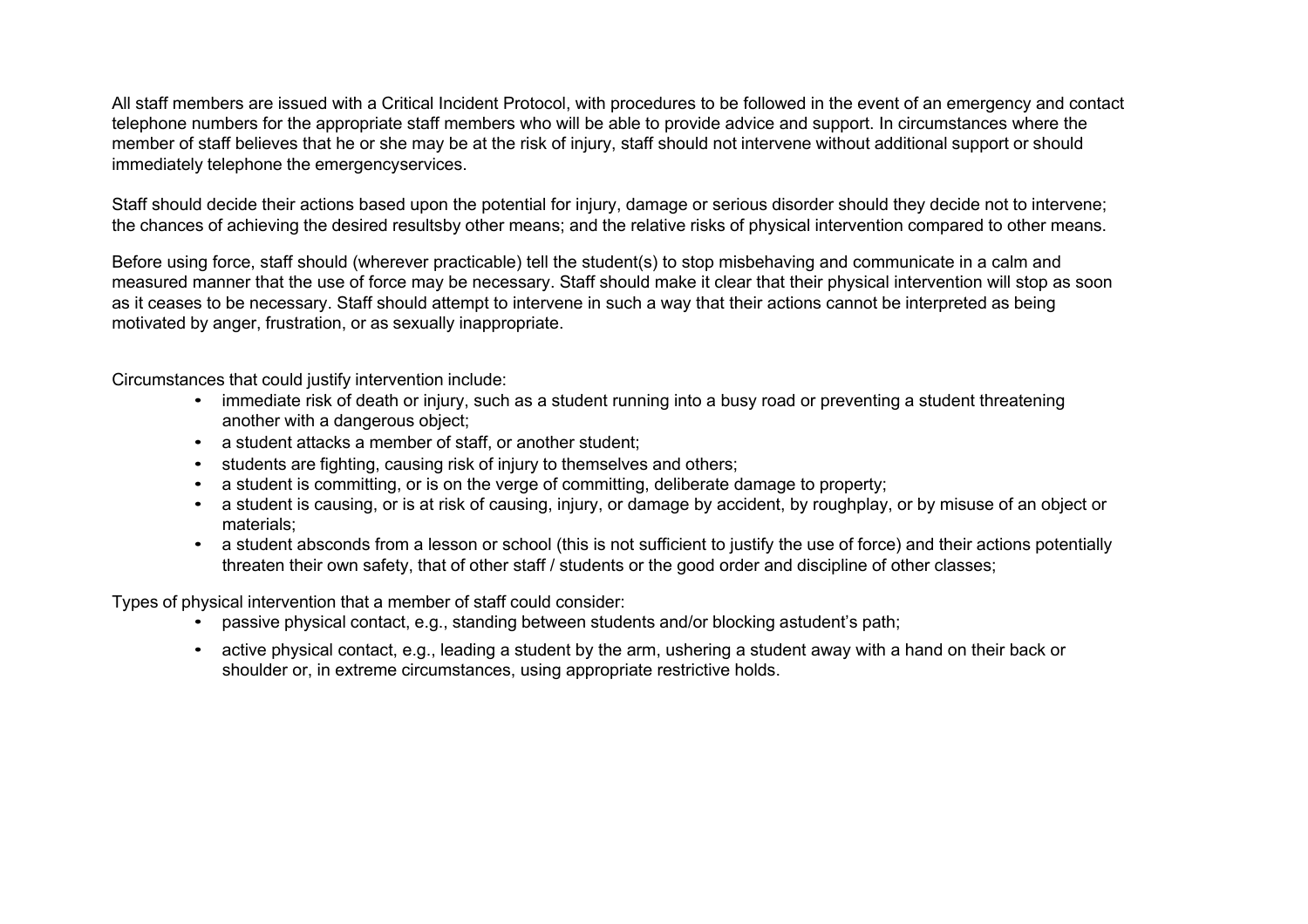Following the incident, ReFocus will:

- investigate thoroughly and make a record of the incident, in accordance with the requirements of ReFocus Health & Safety policy and the Child Protection and Safeguarding Policy
- make the physical well-being of students and staff involved a priority, with appropriate medical care;
- seek to provide emotional and psychological support to all concerned wherenecessary;
- apply appropriate sanctions where necessary, according to the School's BehaviourPolicy.

All complaints regarding the use of force by staff will be investigated thoroughly and speedily, in accordance with the Complaints Procedure. Where a member of staff has acted within the law in using force, the Department of Education guidance (August 2011) states that the onus is on the person making the complaint to prove that his / her allegations of excessive force are true – it is not for the member of staff to show that he / she has acted reasonably.

Suspension of the member of staff during the investigation into the complaint will not be an automatic response by ReFocus. Careful consideration will be given by the Head and senior colleagues to each individual case and its circumstances to decide the most appropriate course of action. If a decision is made to suspend a member of staff, then ReFocus will ensure that it fulfils its duty of care to that colleague; options for appropriate pastoral care will be offered, along with access to a named contact who can provide support.